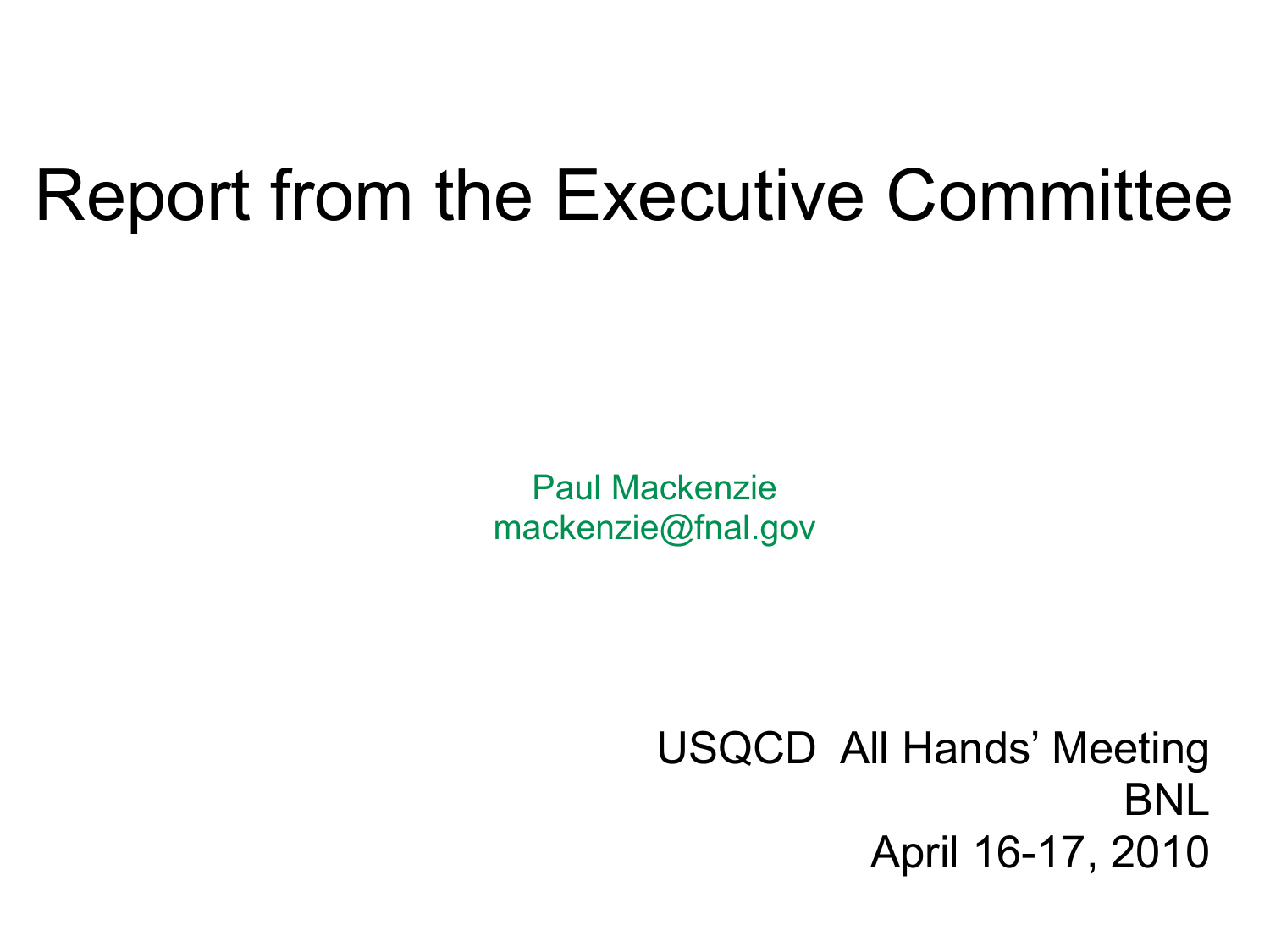### **Outline**

- LQCD-ext Project, 2010-2014
- LQCD-ARRA Project
- Incite Grant
- SciDAC-2 Grant, 2006-2011
- Travel Funds
- Coming Peta-scale resources
- Next LQCD Review

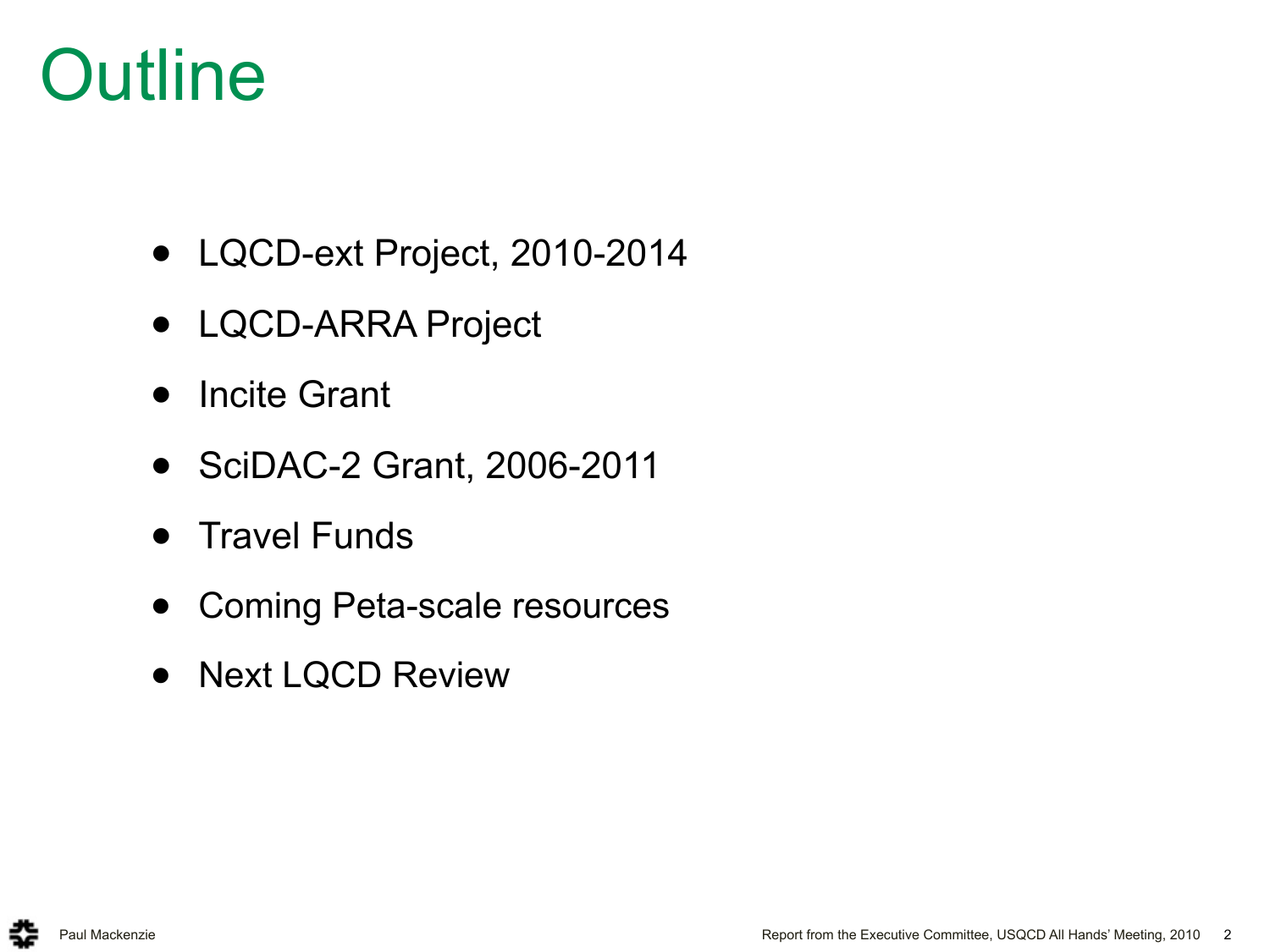### The shape of things to come

| 2005     | 2006 |  |             | 2007 2008 2009 2010 | 2011 |                         | 2012 2013           | 2014        |
|----------|------|--|-------------|---------------------|------|-------------------------|---------------------|-------------|
| SciDAC-I |      |  |             | SciDAC-2            |      |                         | <b>SciDAC-3 ???</b> |             |
|          |      |  | <b>LQCD</b> |                     |      | LQCD-ext                |                     |             |
|          |      |  |             | <b>ARRA</b>         |      |                         |                     |             |
|          |      |  |             | Incite              |      | $\bullet\bullet\bullet$ |                     |             |
|          |      |  |             |                     |      |                         | <b>Blue Waters</b>  |             |
|          |      |  |             |                     |      |                         |                     | <b>BG/Q</b> |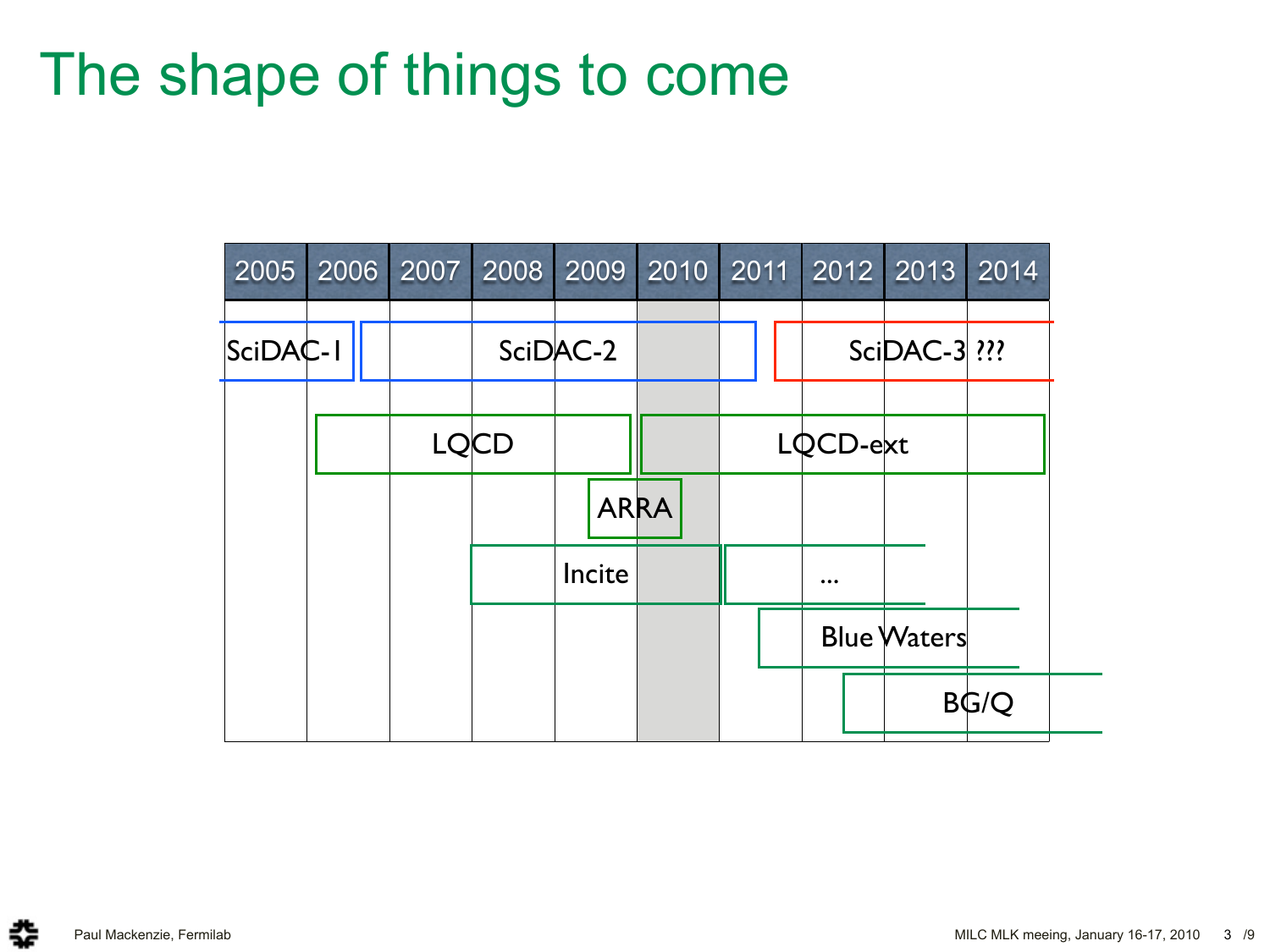## The LQCD-ext Project, 2010-2014

- Continues to operate hardware from the LQCD project and before.
	- QCDOC (-2011), 6n, Kaon, 7n, and JPsi clusters acquired under LQCD.
- New hardware budget of between \$1.60-\$2.46 M/year, operations budget of \$1.14 M in 2010 rising to \$1.64 M in 2014.
	- Total budget of \$18.15 M.
- Areas of scientific emphasis
	- Fundamental parameters of the Standard Model, and precision tests of it.
	- The spectrum, internal structure and interactions of hadrons.
	- Strongly interacting matter under extreme conditions of temperature and density.
	- Theories for physics beyond the Standard Model.
- The proposal envisioned access to the DOE's leadership class computers as an essential component of the full program.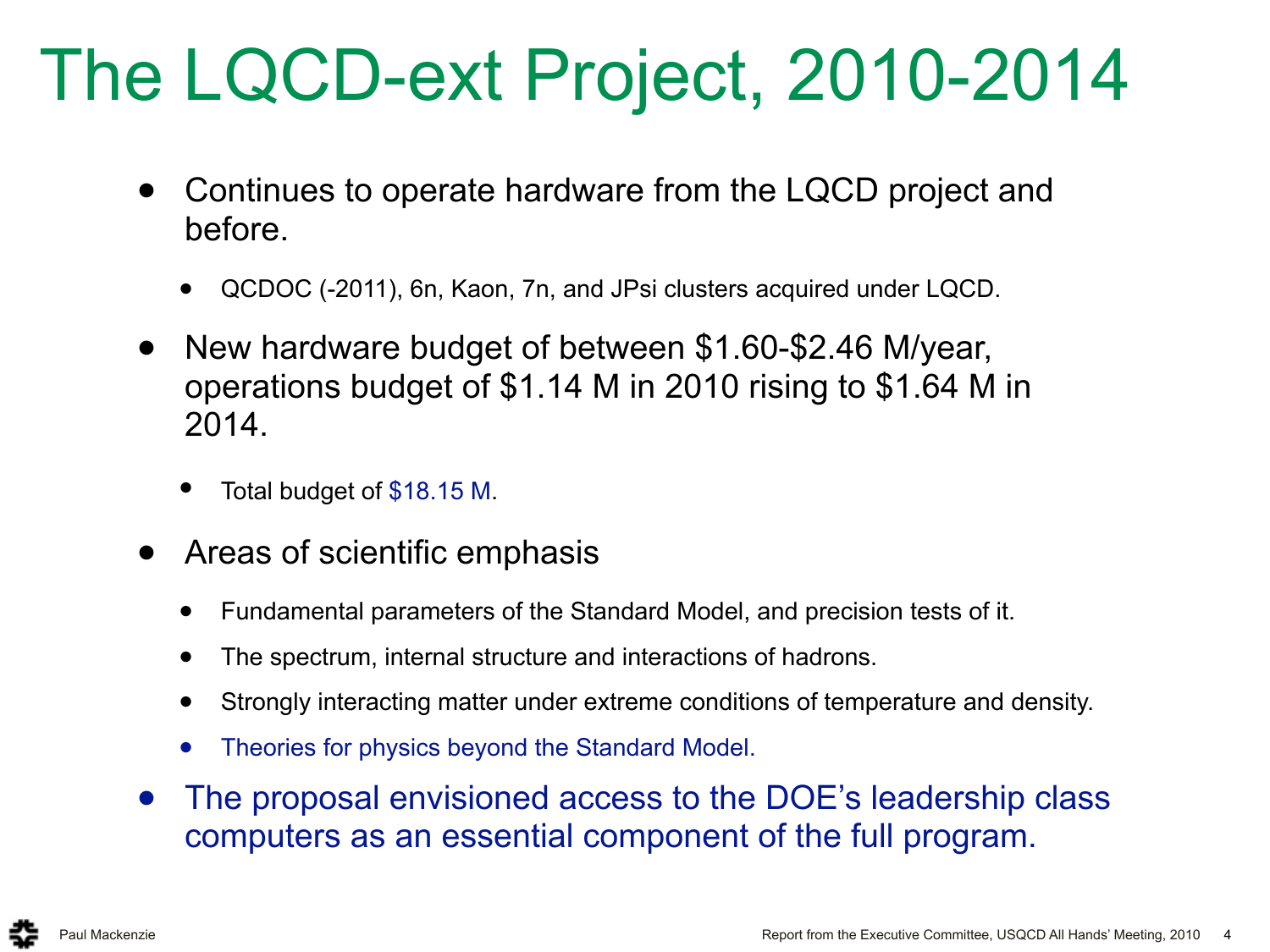## The LQCD-ext Project, 2010-2014

- First new hardware installation of LQCD-ext planned for Fermilab later this year.
	- Combines FY10 and FY11 hardware funds.
	- Will contain a significant component of GPUs. 11+12 TF + ???
- We need metrics for several GPU-related quantities.
	- What fraction of GPU-enabled hardware should be contained in new purchases.
		- Must take into account fraction of program that can use GPUs, GPU cost, ...
	- How should we report the CPU power of a system including GPUs to the DoE?
	- How should GPUs be allocated?
		- Separately from Infiniband systems? Or...
		- In service units that equate a core-hour on a new Infiniband system with a cost-equivalent amount of hardware on a new GPU-enabled system? Or...
		- ...?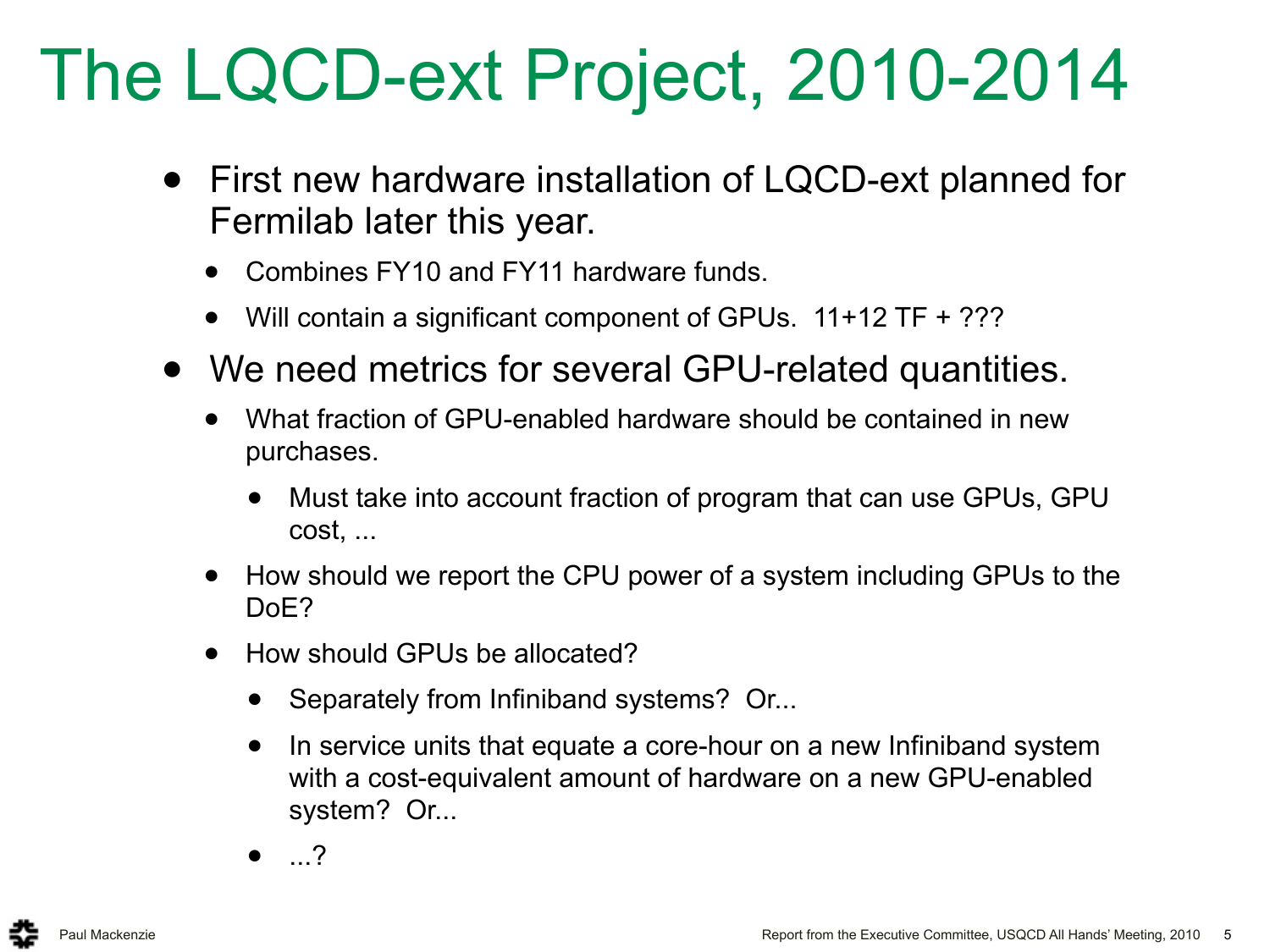## The LQCD-ARRA Project

- Separate project from LQCD-ext; resources to be managed as a coherent whole.
- Sited at JLab, budget of \$4.96 M.
	- Combined budgets for the LQCD-ext and LQCD-ARRA projects around \$23 M, as we originally proposed. (Compared with ~\$9.2 M for LQCD Project.)
- Phase I hardware in operation for several months
	- 10 racks of 32 nodes, dual quad core Infiniband cluster.
	- Several types of GPU-enabled nodes.
		- 65 nodes: 16 dual GPU, QDR Infiniband, 10 dual GPU, 37 quad GPU, 2 R&D.
- **Phase II hardware** 
	- 7 racks of 32 node Infiniband cluster now arriving.
	- New GPU hardware just purchased. (Chip Watson's talk.)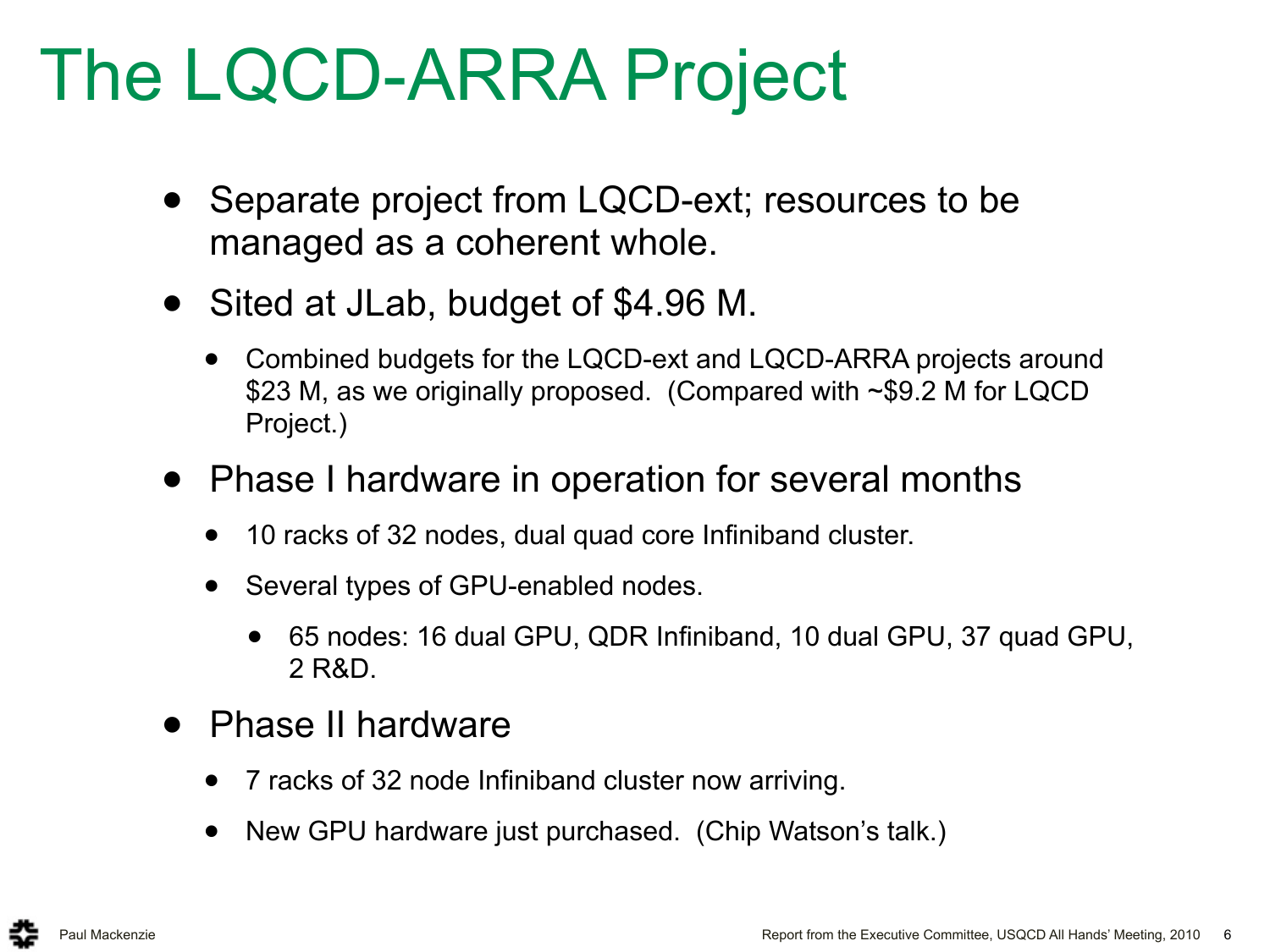### USQCD Incite Award

- Time on the DOE's leadership class computers, the Cray XT4 at ORNL and the BlueGene/P at ANL, is allocated through the Incite Program. USQCD has received a three year grant from the Incite Program from Jan. 1, 2008 to Dec. 31, 2010. Ours is the largest allocation for 2010. It consists of:
	- 67 M core-hours on the ANL BlueGene/P,
	- 40 M core-hours on the ORNL Cray XT5.
- In 2010 the Cray is being used to generate anisotropic-Clover gauge configurations. The BG/P has been used to generate Asqtad and DWF gauge configurations and to do analysis on those configurations.

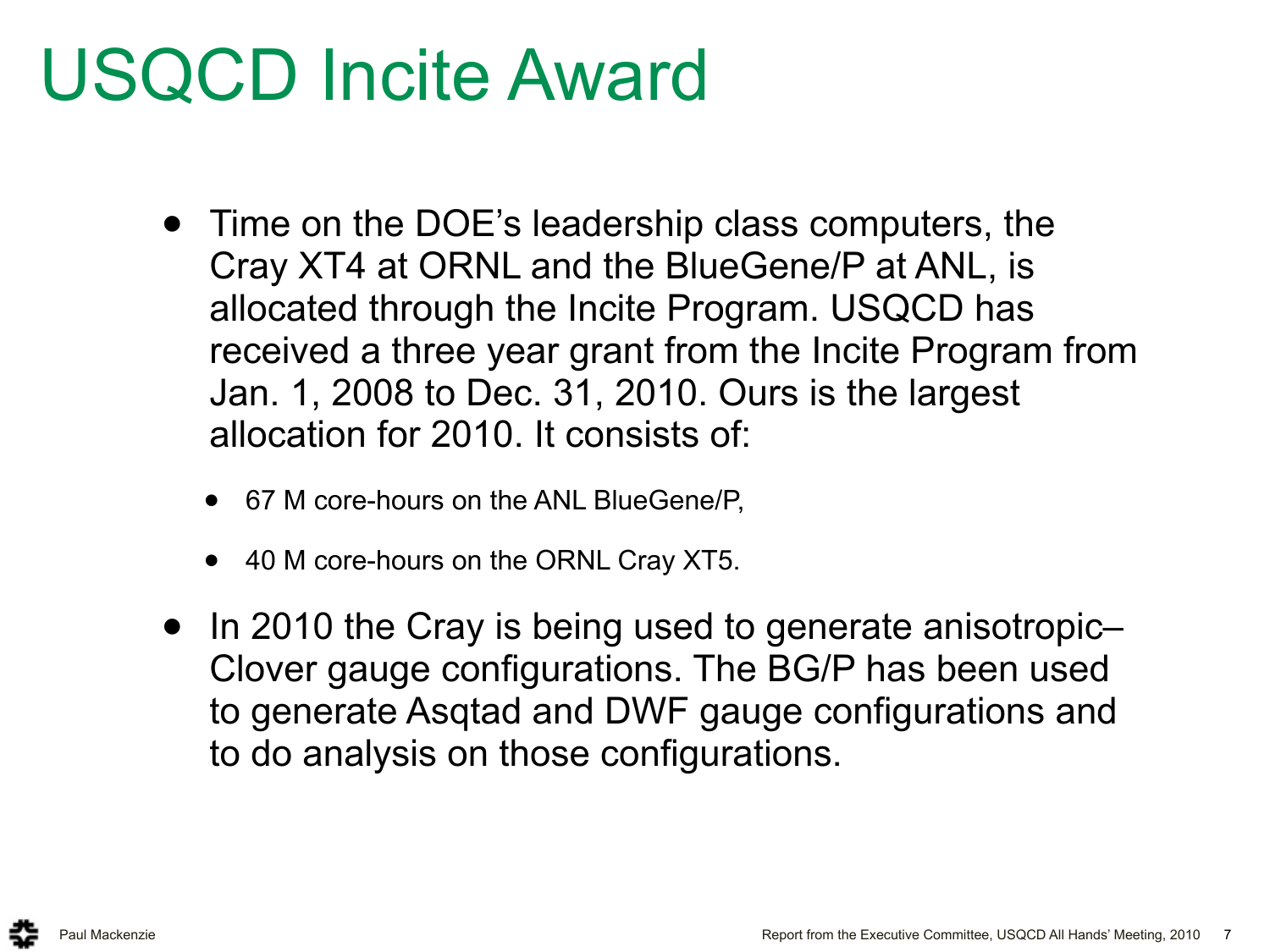### USQCD Incite Award

- At ALCF in 2008, USQCD was one of first projects ready to go, only one with three-year program mapped out.
	- In one year we accomplished a three-year program of asqtad ensemble generation and the creation of DWF ensembles with a second, fine lattice spacing. We used 359 M core-hours, mostly of Early Science time, ~1/3 of BG/P cycles in 2008.
	- Thanks James Osborn and Software Committee.
- At ALCF in 2009, we had access to a low priority queue instead of an ES grant.
	- Used 268 M core-hours in 2009.
- We will submit a new Incite proposal for 2011-13 at the end of June.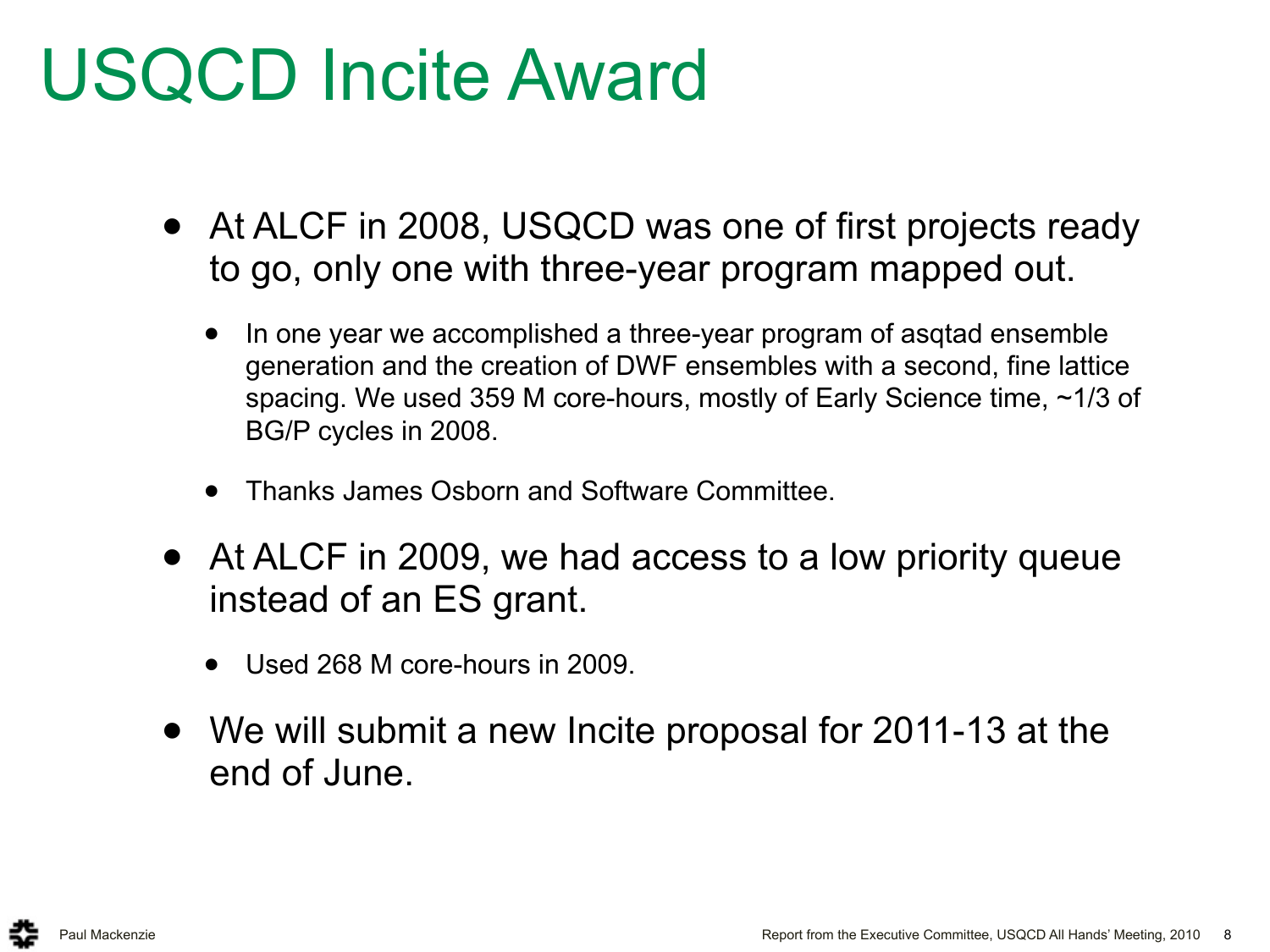# Annoying ALCF low-priority policy

- In 2010, low-priority queue went away. We were required to use up our allocated time before continuing with zero-priority time.
- The allocated time has now been used up (somewhat bumpily) and we are running on zero-priority time again.
- The SPC is now working on the plan for running in this mode for the rest of the year.

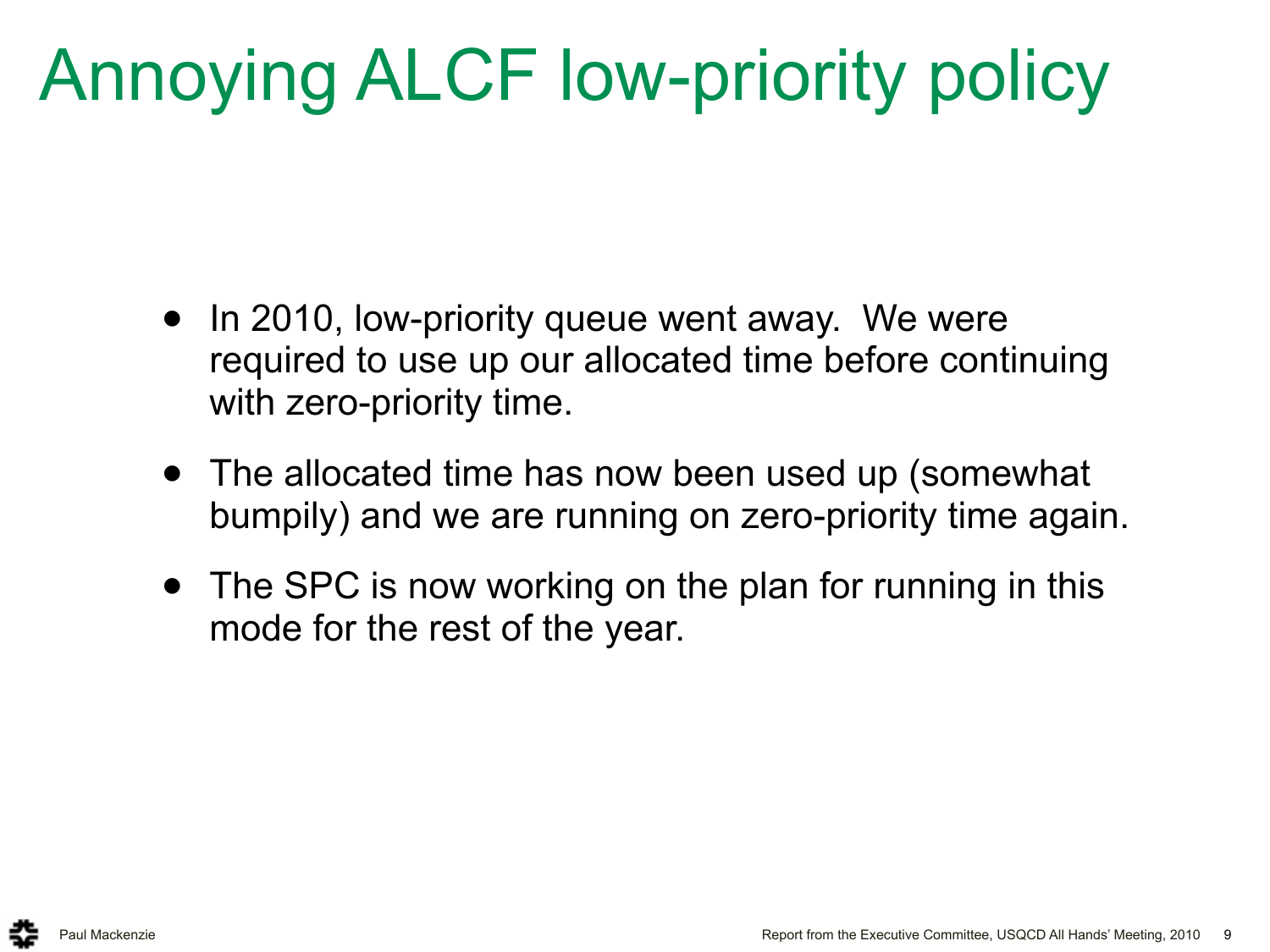### Allocations and Scientific Priorities

- The Scientific Program Committee (SPC) allocates all USQCD computing resources.
- It is the responsibility of the Executive Committee, in consultation with the SPC and the community, to put forward compelling physics programs in proposals.
- It is the responsibility of the SPC to accomplish the goals of a given proposal, bearing in mind the goals of the funders.
	- E.g., charge number 1 to the April 29-30, 2010 LQCD annual review panel is to evaluate: *"The continued significance and relevance of the LQCD-ext project, with*

*an emphasis on its impact on the experimental programs supported by the Offices of High Energy and Nuclear Physics of the DOE;"*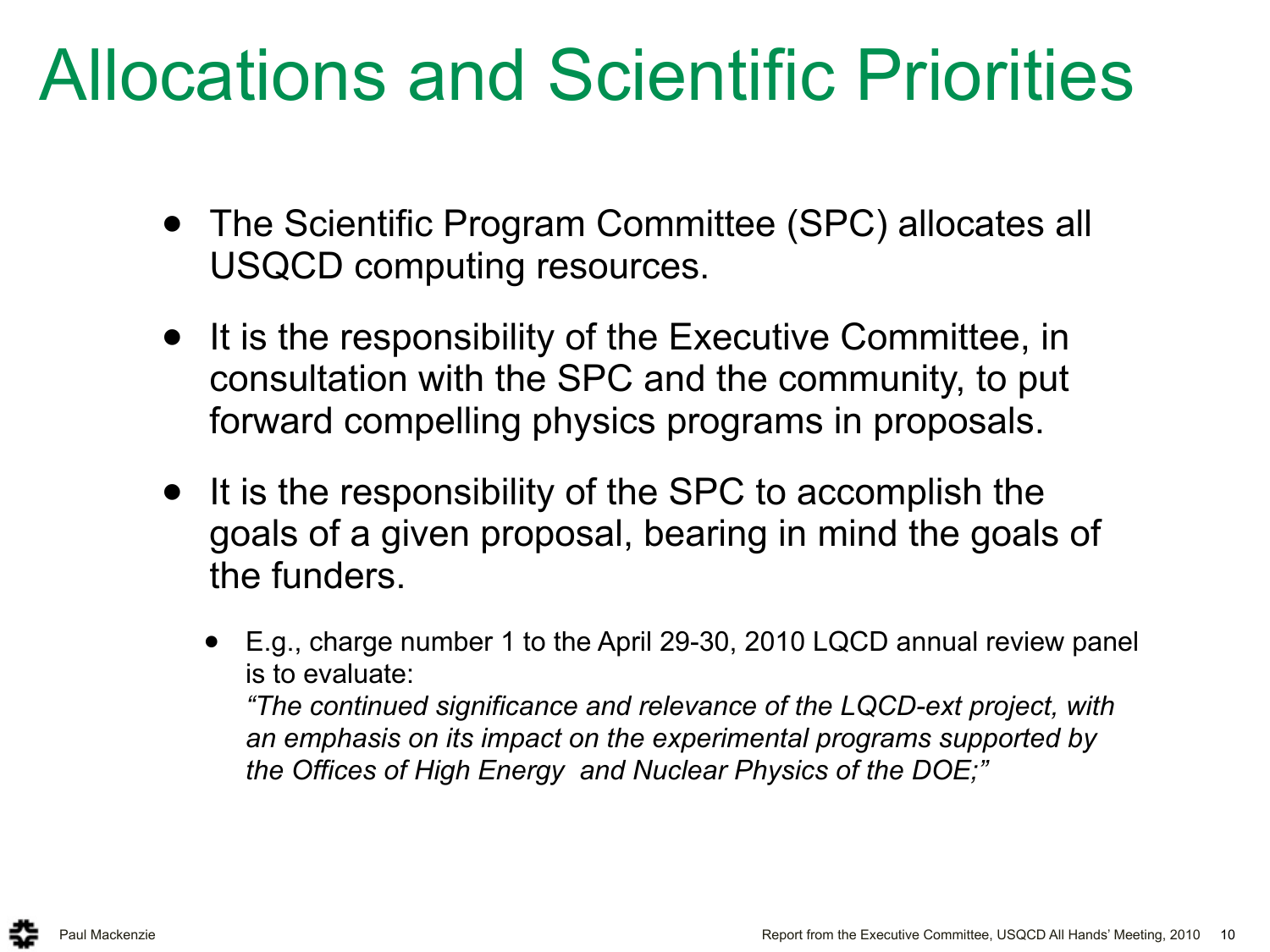### Allocations and Scientific Priorities

- A new Incite proposal will be submitted in June of this year. In this and future proposals, the Executive Committee will consult with the SPC and the community to create a compelling program of physics for the proposal.
- USQCD does not apply as a collaboration for resources at NERSC or on NSF supercomputers less powerful than Blue Waters. Of course, sub-groups within USQCD can and do apply for these resources.

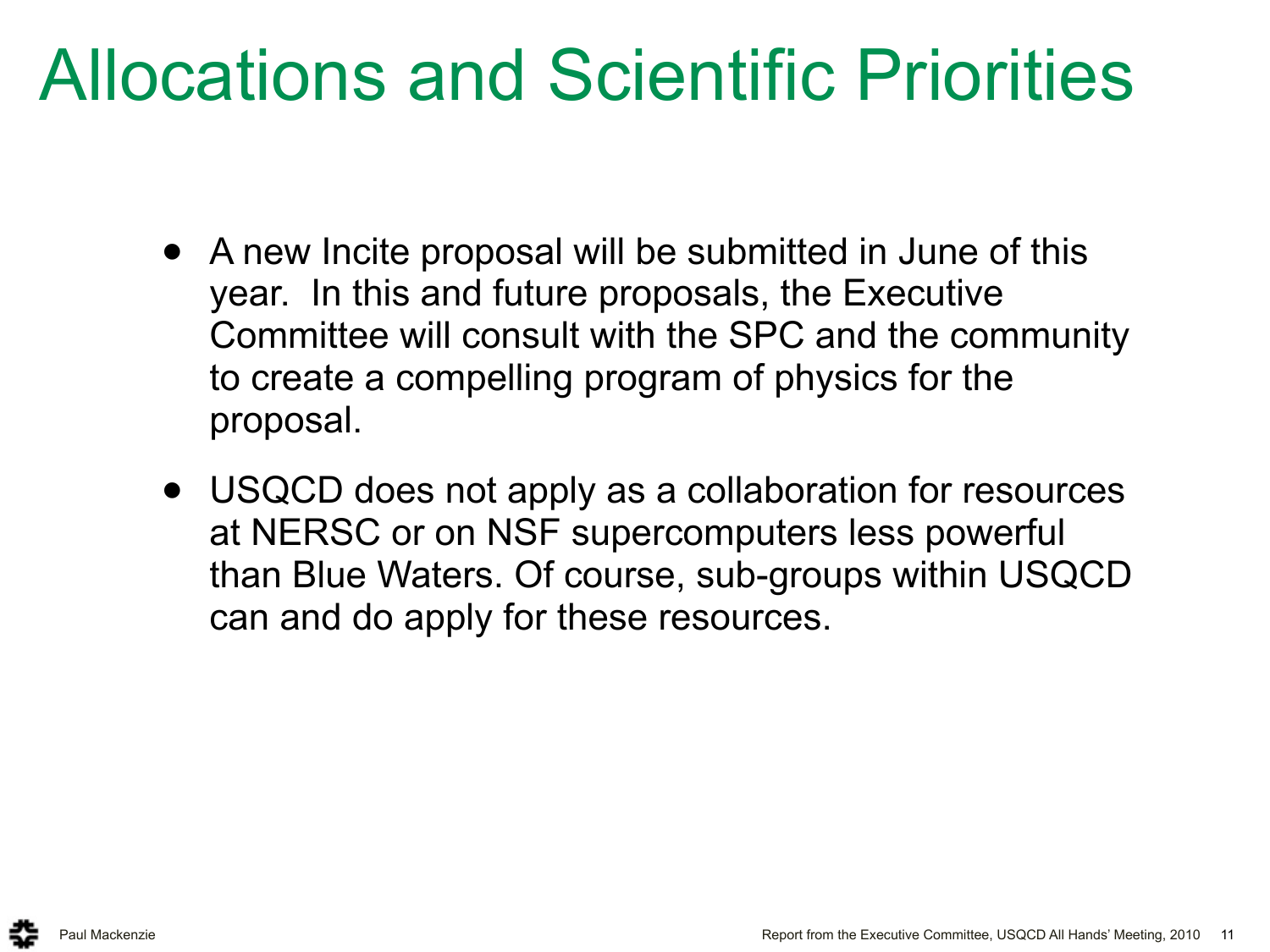### SciDAC-2 Grant

- Grant runs from 2006-2011. On January 8-9, 2009, we received a favorable mid-term review.
- We received \$2,359,000 this year, and we are getting a small cost-of-living increase every year.
- Recent efforts have focused on USQCD codes for the BlueGene/P and Cray XTs as well as new software tools for workflow, visualization and methods to meet the challenges of many-core hardware and multi-level algorithms. Rich Brower will give an overview of these activities for the Software Committee.
- Grant ends in 2011.
	- SciDAC-3 is being considered at DoE. HEP is happy with the project and expects it to continue. Discussions now underway between HEP, NP, and ASCR.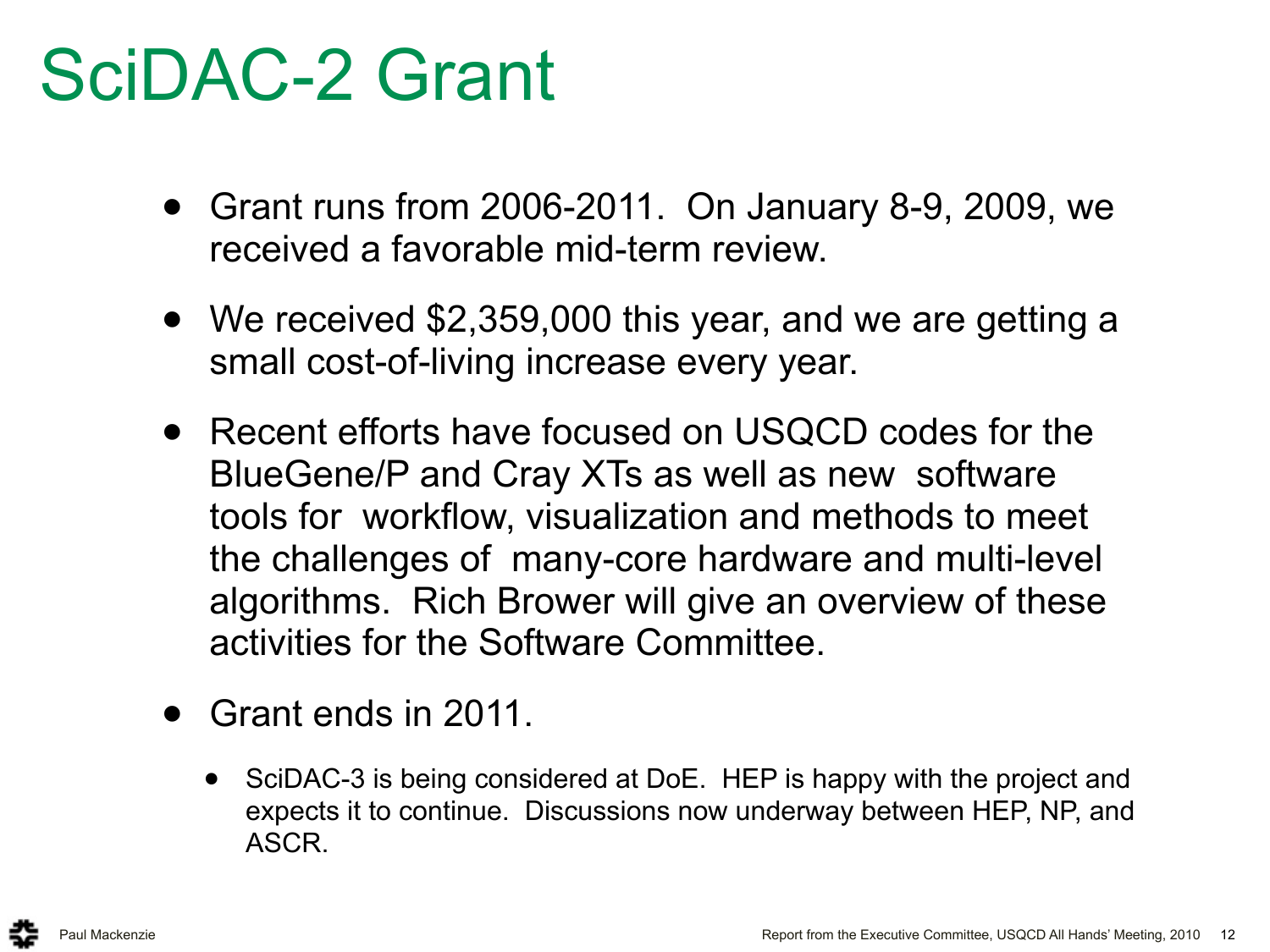### SciDAC-2 Grant

#### Table of Revised Budgets for SciDAC Proposal National Computational Infrastructure for Lattice Gauge Theory

Table 1 below shows the total budget for each participating institution in each of the five years of the proposed grant. Note that all funds for hardware research and development have been eliminated. The FY2006 budgets cover the six month period between September 15, 2006 and March 14, 2007. All other budgets are for twelve month periods.

| Institution       | FY06  | FY07  | FY08  | FY09  | FY10  |
|-------------------|-------|-------|-------|-------|-------|
| BNL               | 218   | 362   | 378   | 390   | 406   |
| FNAL              | 249   | 442   | 456   | 472   | 485   |
| JLab              | 258   | 458   | 472   | 484   | 497   |
| Boston U.         | 88    | 183   | 191   | 198   | 206   |
| DePaul U.         | 32    | 66    | 68    | 70    | 72    |
| IГТ               | 15    | 30    | 30    | 30    | 30    |
| Indiana U.        | 25    | 51    | 52    | 54    | 55    |
| МIТ               | 113   | 235   | 244   | 254   | 264   |
| U. Arizona        | 25    | 51    | 53    | 54    | 55    |
| U. North Carolina | 55    | 113   | 116   | 119   | 122   |
| UC Santa Barbara  | 15    | 30    | 30    | 30    | 30    |
| U. Utah           | 27    | 55    | 56    | 58    | 60    |
| Vanderbilt U.     | 37    | 75    | 76    | 76    | 77    |
| Total             | 1,157 | 2,151 | 2,222 | 2.289 | 2.359 |

Table 1: Institution and Total Budgets in \$1,000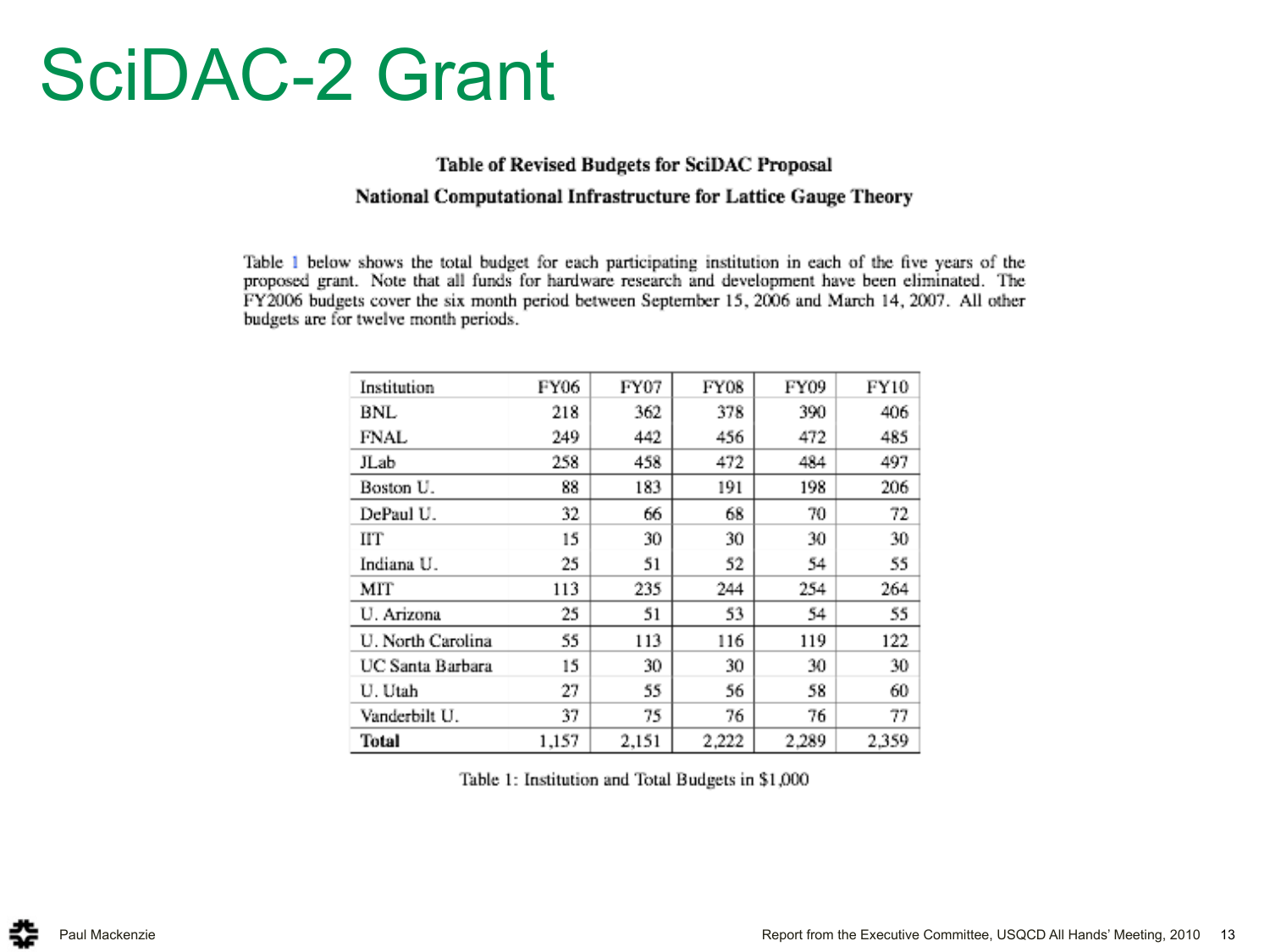### Travel Funds

- As was indicated at last year's All-hands Meeting, limited travel funds are available for use by USQCD members.
- Those wishing to make use of these funds should send email to mackenzie@fnal.gov.
- Highest priority will be given to junior members of USQCD.

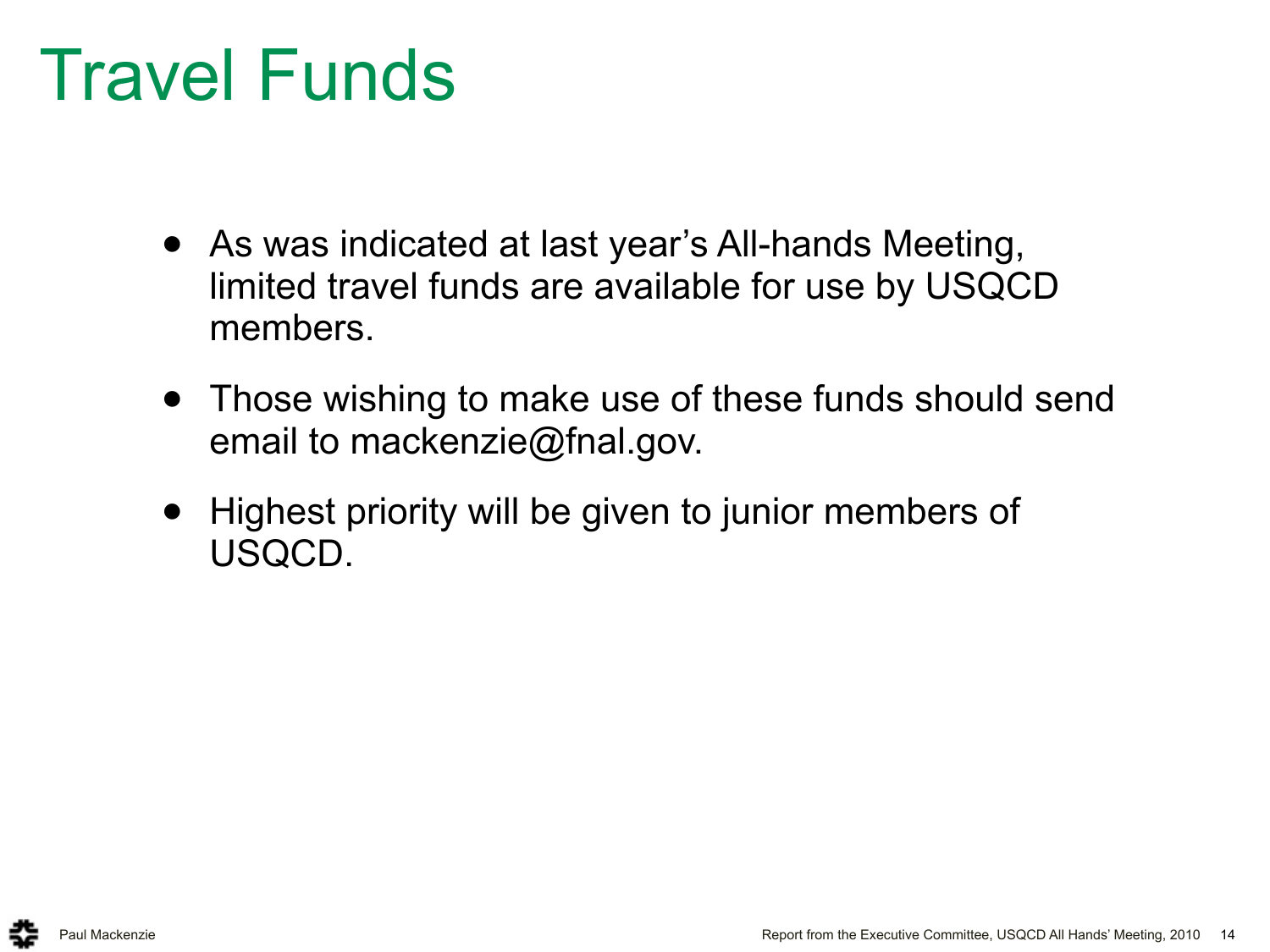### Travel Funds

- The Executive Committee believes that travel funds should be used for activities that directly address or report on USQCD activities. Some examples are:
	- Traveling to another USQCD institution to work on SciDAC software or USQCD hardware.
	- Representing USQCD at an ILDG meeting.
	- Attending a USQCD sponsored conference or summer school.
	- Attending a topical workshop to report on results obtained with USQCD computing resources.
- We cannot afford to support travel to Lattice Meetings, or to meetings of sub-groups within USQCD.

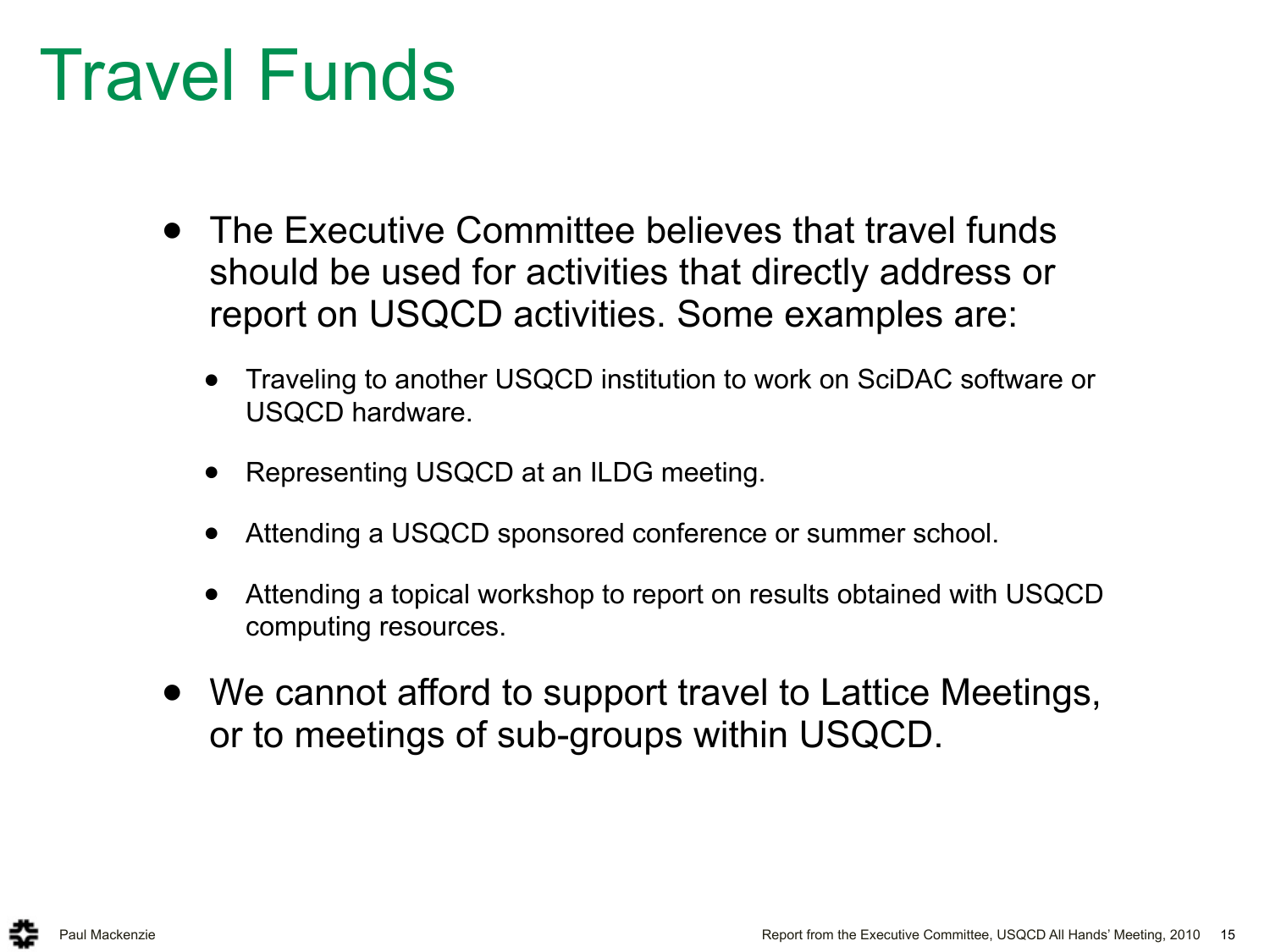### Coming peta-scale hardware

We expect to have access to several very large resources in the next few years.

- Cray at Oak Ridge
- **IBM Blue Waters at NCSA**
- IBM BG/Q at Argonne

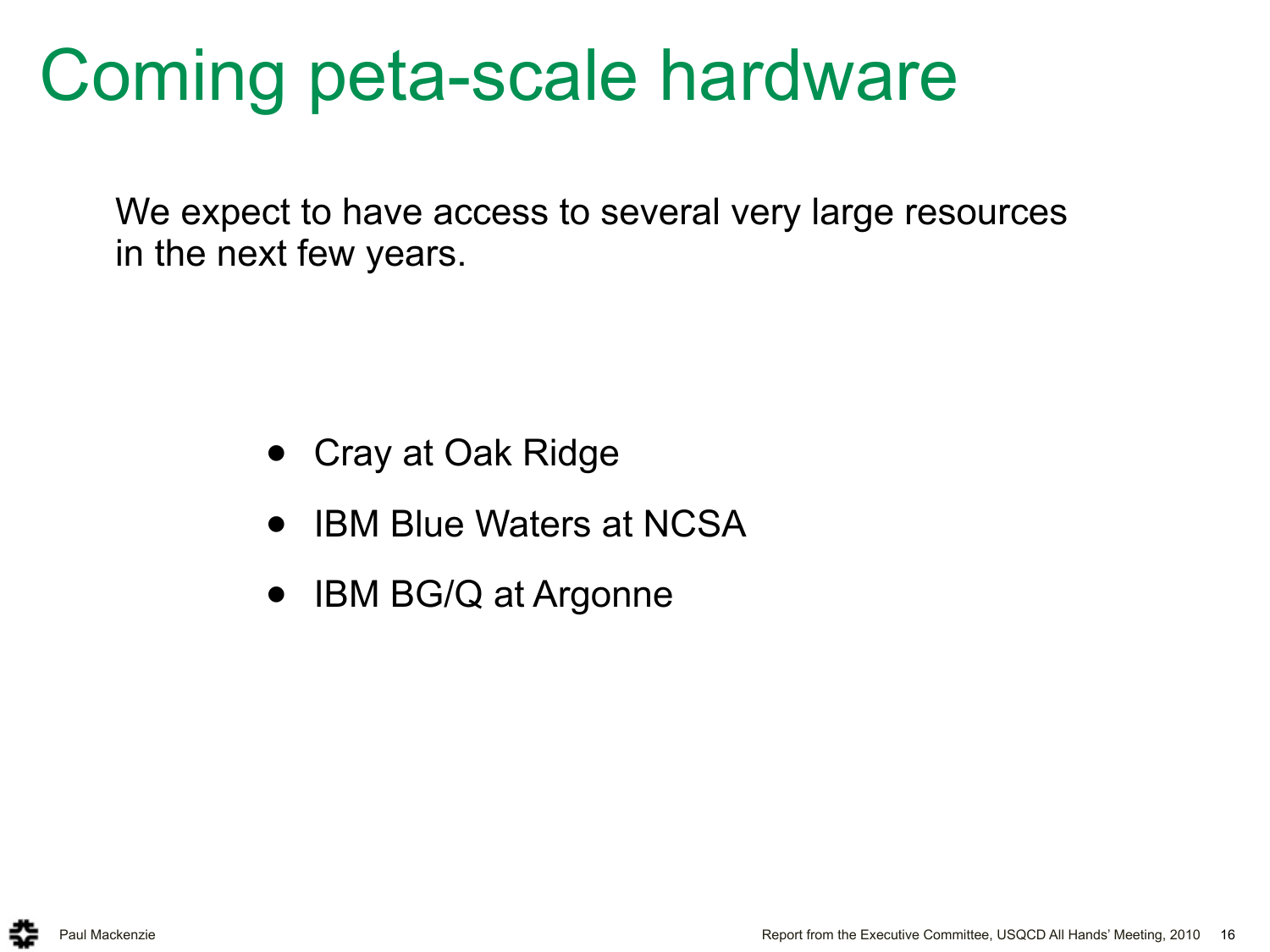### Blue Waters, NCSA

- Expected 2011? 25,000 eight-core POWER7 CPUs (Wikipedia).
- Acceptance tests: 1 petaflop delivered on scientific applications including MILC asqtad configuration generation.

- Nothing is known as of now about how the NSF intends to allocate Blue Waters.
	- As we learn more, we'll have to figure out how to apply in a way that maximizes our physics goals.

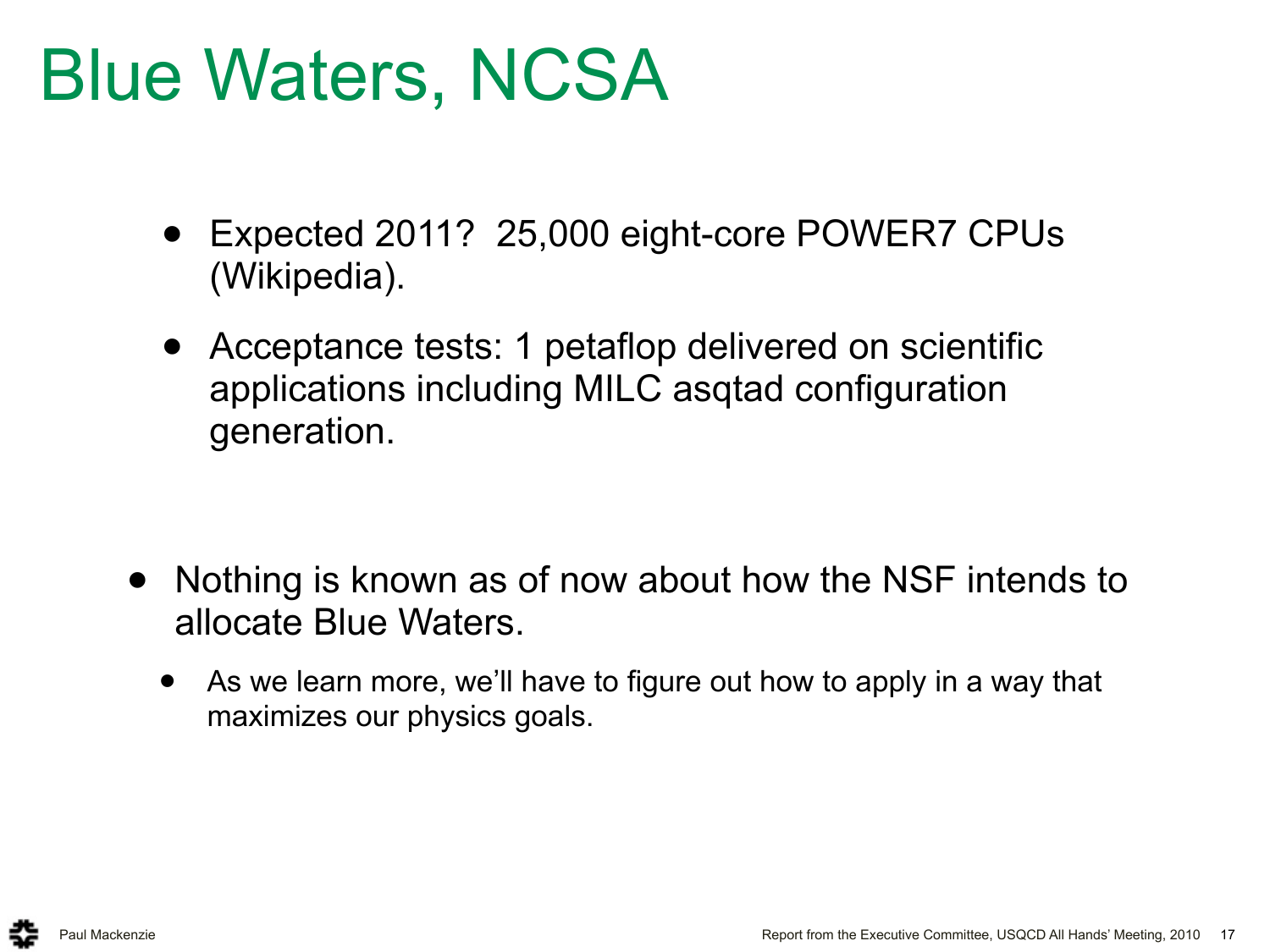### NSF PRAC Proposal for Blue Waters

- USQCD has submitted a proposal to Petascale Computing Resource Allocations (PRAC). We requested:
	- Travel funds to be used in the development and optimization of software for Blue Waters.
	- Early access to information regarding Blue Waters' architecture.
	- An early allocation of time on Blue Waters.
- The USQCD proposal has received a grant of \$40,000 for travel associated with code development.
- Nondisclosure agreements are still being negotiated between NCSA and the universities.

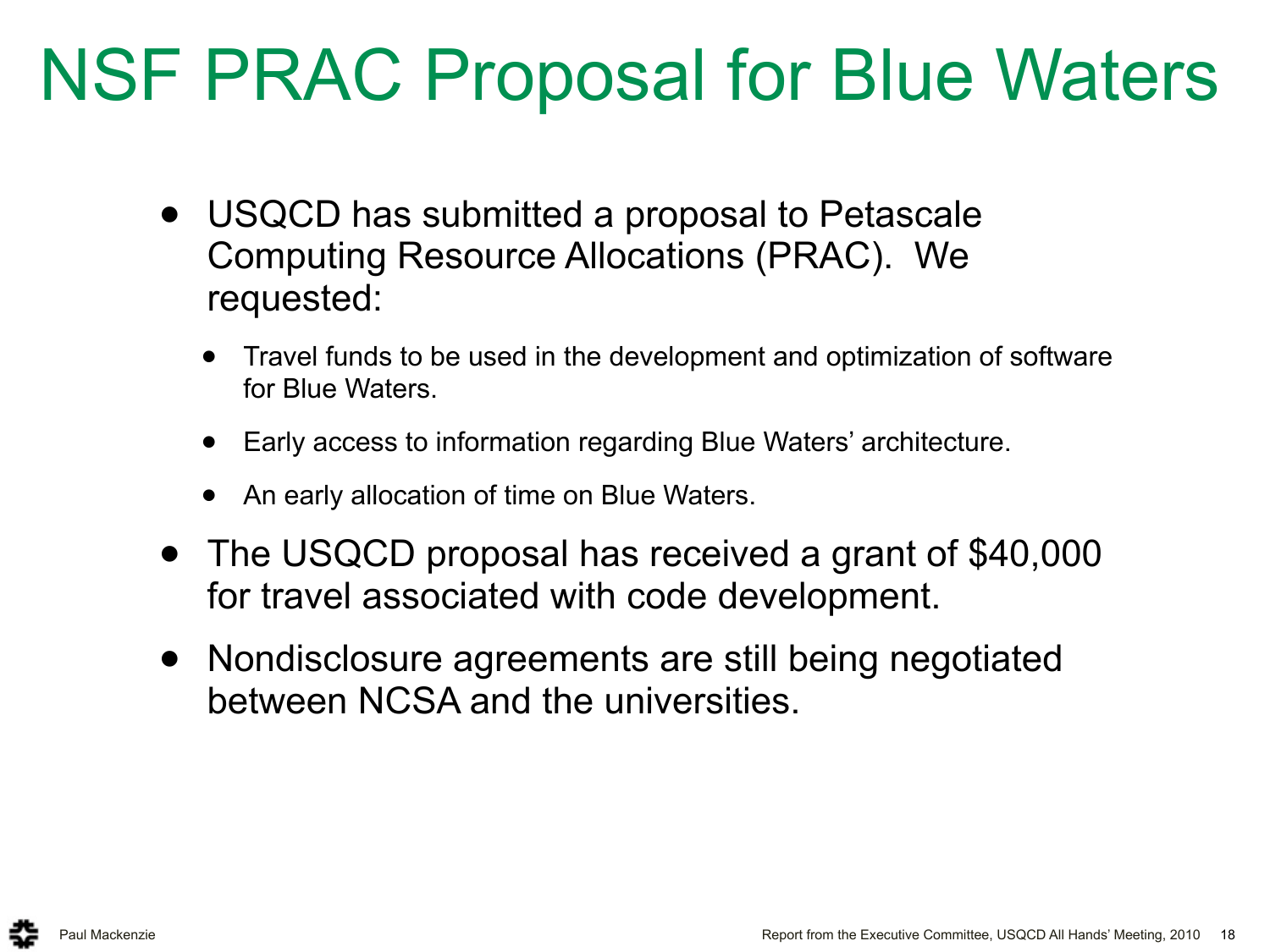## BG/Q at Argonne

- Due late 2012? The ALCF's stated requirements for the 10 petaflops system include approximately 0.75 million cores with 16 cores per node.
	- [http://www.alcf.anl.gov/collaborations/early.php.](http://www.alcf.anl.gov/collaborations/early.php)
	- USQCD through Columbia involved in design. (Peter Boyle dslash was the first realistic code running on simulator.)
- Early science time in late 2012 (?).
	- Writing proposal now.
		- Argonne is aware that we can't be definite about what science will have highest priority 2 1/2 years from now. We will say that we definitely plan to be ready to do QCD configuration generation, as we were for the BG/P in 2008, and we will give examples of other types of projects that we expect to have high priority.

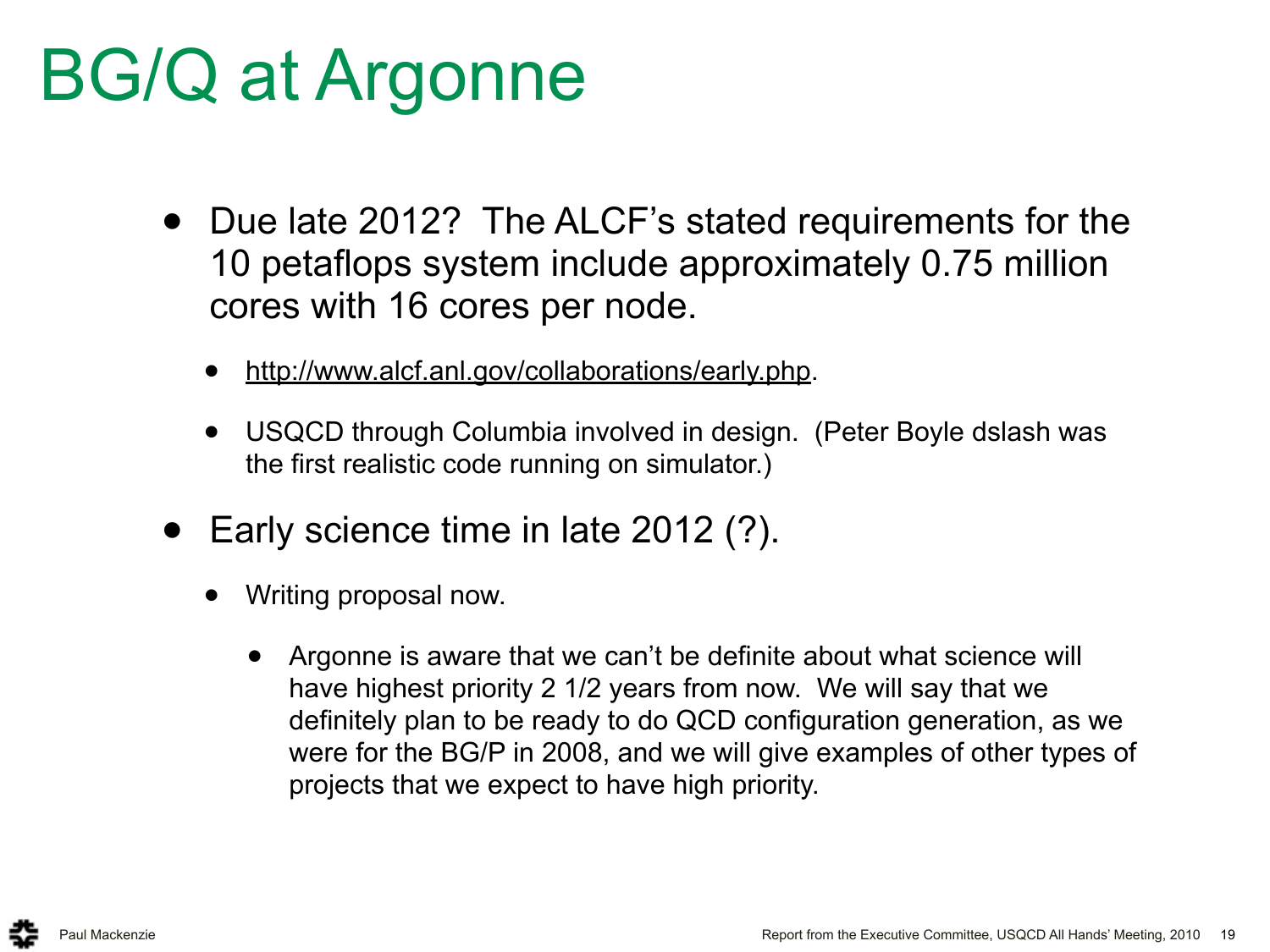### History of USQCD resources

|           |                  | Year                                                       | <b>Total</b><br>(TF yrs) |                                                          | <b>Clusters QCDOC Incite-</b> | <b>Tot</b><br>(TF yrs) | <b>Blue</b><br><b>Waters</b> |      | <b>BG/Q Comments</b>                   |
|-----------|------------------|------------------------------------------------------------|--------------------------|----------------------------------------------------------|-------------------------------|------------------------|------------------------------|------|----------------------------------------|
|           | 2006             | 2006                                                       | 7.2                      | 2.7                                                      | 4.451                         |                        |                              |      |                                        |
|           | 2007             | 2007                                                       | 10.2                     | 5.8                                                      | 4.372                         |                        |                              |      |                                        |
|           | 2008             | 2008                                                       | 40.3                     | 7.7                                                      | 4.507                         | 28.09                  |                              |      |                                        |
|           | 2009             | 2009                                                       | 42.8                     | 15.4                                                     | 4.534                         | 22.85                  |                              |      |                                        |
|           | 2010             | 2010                                                       | 36.4                     | 26.4                                                     | 4.5                           | 5.49                   |                              |      | Projected                              |
|           | 2011             | 2011.5                                                     | 152.9                    | 47.4                                                     |                               | 5.49                   | 100.00                       |      | $\epsilon$                             |
|           | 2012             | 2012.5                                                     | 252.9                    | 47.4                                                     |                               | 5.49                   | 100.00 100.00                |      | $\pmb{\mathfrak{c}}\pmb{\mathfrak{c}}$ |
|           |                  | 1 TF $yr=$<br>$\qquad \qquad =$<br><b>ARRA</b><br>Fermi 10 |                          | 3.90 M 6n nh<br>12.21 M bgp ch<br>$5+6$ TF<br>$11+10$ TF |                               |                        |                              |      |                                        |
| <u>80</u> | 1,000.0<br>100.0 |                                                            |                          |                                                          |                               |                        | ٠<br>╋                       |      |                                        |
| Teraflo   | 10.0<br>1.0      |                                                            | ╋                        |                                                          | ╋                             |                        |                              |      |                                        |
|           |                  | 2005                                                       | 2007                     |                                                          | 2009                          | 2011                   |                              | 2013 |                                        |
|           |                  |                                                            |                          |                                                          |                               |                        |                              |      |                                        |
|           |                  |                                                            |                          | + Year                                                   |                               |                        |                              |      |                                        |

These figures should not be used in situations which might present a risk to human life or property.

Computing resources for calculations two or three years from now could be an order on magnitude larger than for current calculations.

USQCD ought to have a plan for spending 10% of expected US resources for 3 years.

It's possible that, as happened on the ALCF BG/P, we could get 30% of the resources for the first year (rather than 10%).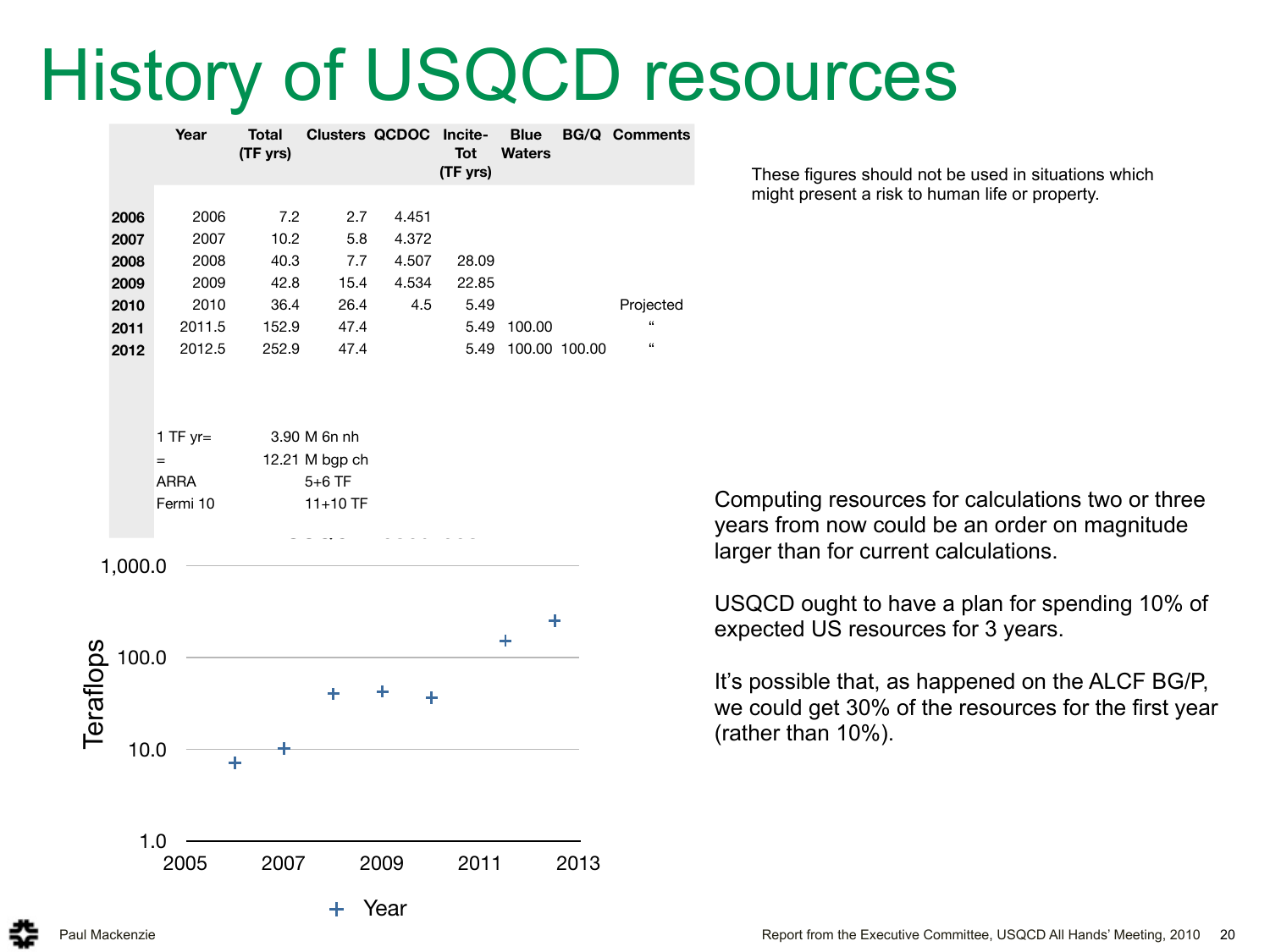# Review of LQCD-ext and LQCD-ARRA projects, April 29-30.

The review committee of the 2009 LQCD review recommended that USQCD establish policies on sharing of lattice data and on data curation.

- Data curation strategy.
	- The Executive Committee proposes that USQCD adopt the policy that all large gauge ensembles be stored in two geographically separate locations.
- Public data release policy.
	- USQCD requires that groups generating large gauge ensembles share them within the collaboration.
	- The Executive Committee proposes that USQCD adopt the policy that all ensembles of gauge configurations generated with USQCD resources be made publicly available through the International Lattice Data Grid no later than six months after the first publication in a refereed journal of a paper that makes use of them.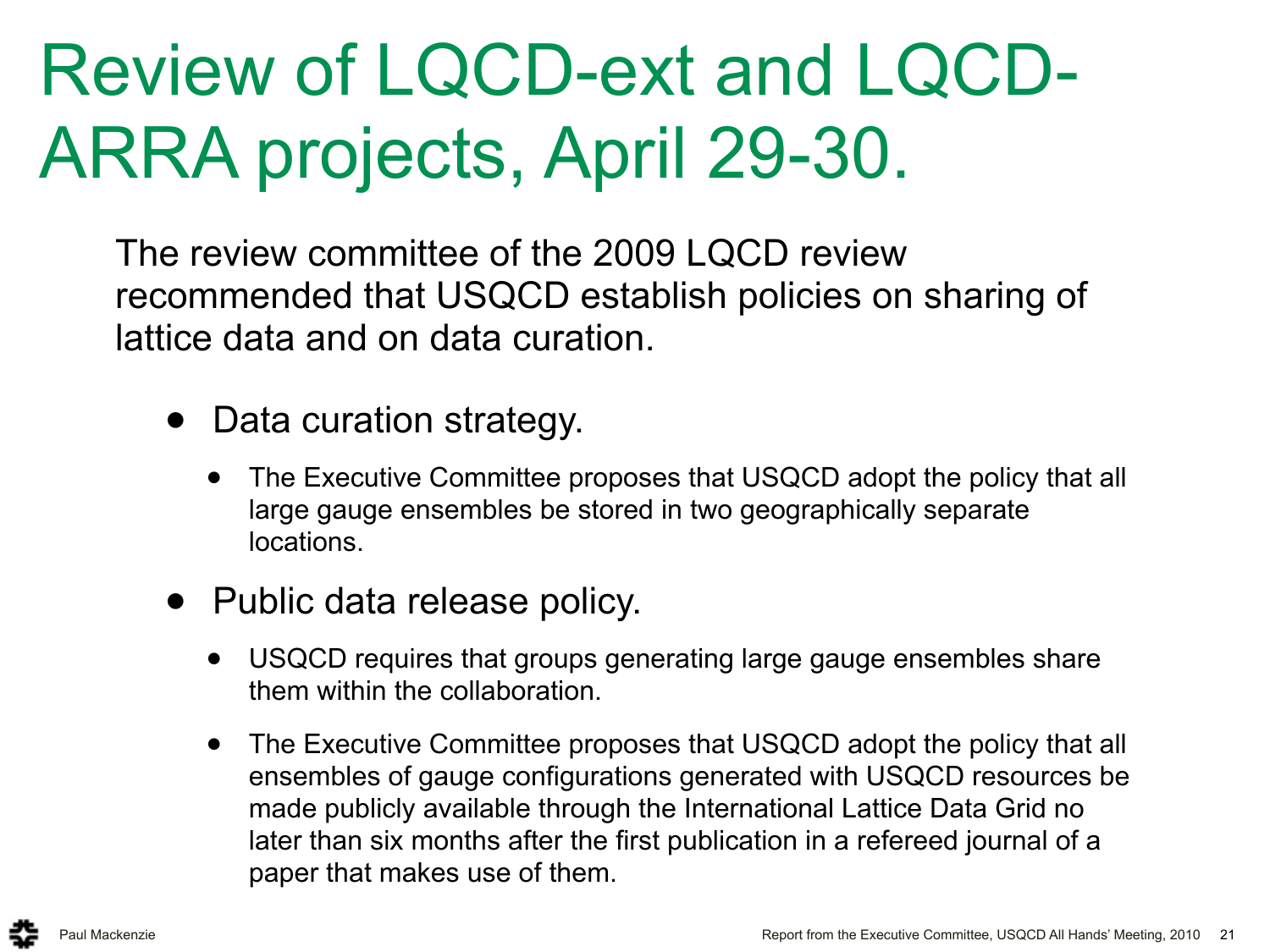### Extra slides